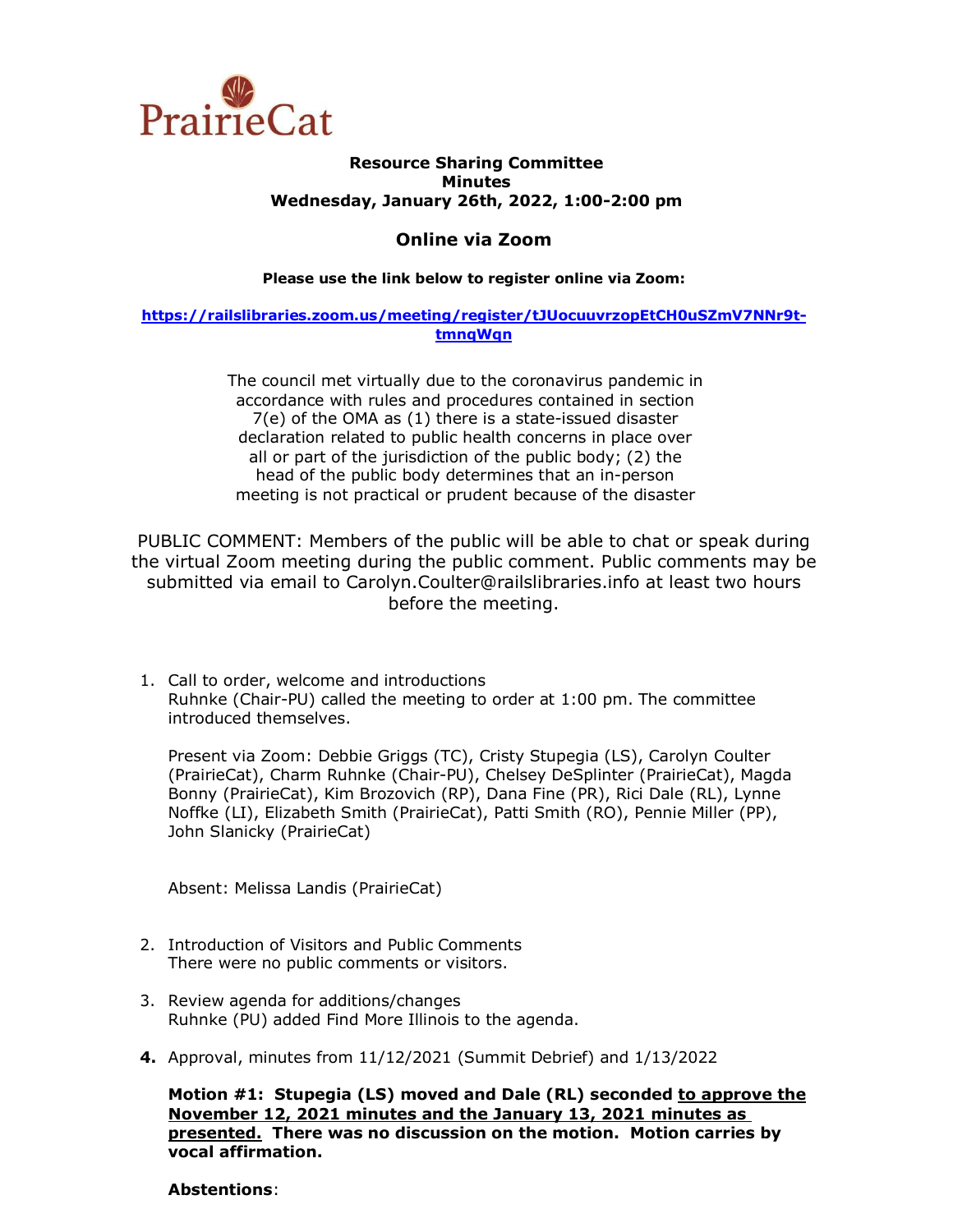5. Discussion and recap, PrairieCat Plus prioritization and next steps Ruhnke (PU) reminded everyone of the meeting that was held earlier in January to sort through the ideas gathered through Basecamp. Coulter (PrairieCat) recapped the last meeting, stating that our focus should be on Consulting Services and Physical Materials. Physical Materials would be an easy group buy and Consulting Services seemed to be the membership's biggest need. The goal of today's meeting is to narrow down the topics in each of those categories and decide which ones to move forward with. Ruhnke asked the Committee to vote on the two categories and the topics within each. The Committee voted to begin with Consulting Services and within that category, IT Support Services was most needed followed by Human Resources and Web Design.

Coulter described the services needed from an IT Support Service: on-site and remote support, networking (firewalls, routers, switches) support, server support, desktop support. PrairieCat will request hourly rate bids based the number of member libraries participating. Ruhnke asked about the start of PrairieCat Plus and if there are multiple dates that libraries can join. Noffke (LI) said she thinks it should be a year-to-year membership for consistency. Ruhnke agreed, stating it would make sense for the membership to follow along with PrairieCat's fiscal year. Coulter commented that we will get better bids if we extend for three years. Coulter suggests doing an RFI to see the costs and terms, then gage the interest level. From there, we can put out an RFP.

Coulter mentioned HR Consulting might be an easy place to start, as well. PrairieCat uses HR Source as a consulting firm. They do a great job and it would be fairly simple to get a group quote from them. Miller (PP) asked if we should pick a consulting service that would be beneficial to the large libraries and a different service that would be more appealing to the medium/small libraries.

Coulter will create and send out a survey to decide on the top two consulting services. Once we have those results, we can move forward with those preferences. The results will be posted on Basecamp.

6. Discussion, allowing fine free libraries to add a 28-day bill notice Coulter (PrairieCat) stated that about 25% of PrairieCat libraries are fine free. Melissa Landis from PrairieCat conducted a survey amongst those fine free libraries and one suggestion, as a result, was to change some language in the notices and add a 28-day bill notice option. A meeting was held with the fine free libraries where they came up with new verbiage for the notices and, again, the suggestion to add the 28-day notice. These wording changes will apply to everyone, so it encompasses both fine and fine free libraries. Coulter continued, the Circulation Committee had some minor changes to the verbiage, but they were in agreement with the notice and the 28-day addition as well. We are now bringing these changes to the Resource Sharing Committee for their input.

Dale (RL) the wording works fine for Reddick patrons. However, our library would prefer the 28-day bill notice. There does not seem to be enough time between the 14-day notice and the 21-day notice, so we prefer the 28-day. Fine (PR) echoed Dale's thoughts on the 28-day notices. Noffke (LI) agreed with the 28-day notice as well.

The Committee agrees to allow the 28-day bill notice and wording changes.

7. Discussion, Find More Illinois

Ruhnke (PU) asked the Committee to think about FMI and what that could mean for PrairieCat and the use of OCLC. Coulter (PrairieCat) mentioned that some of